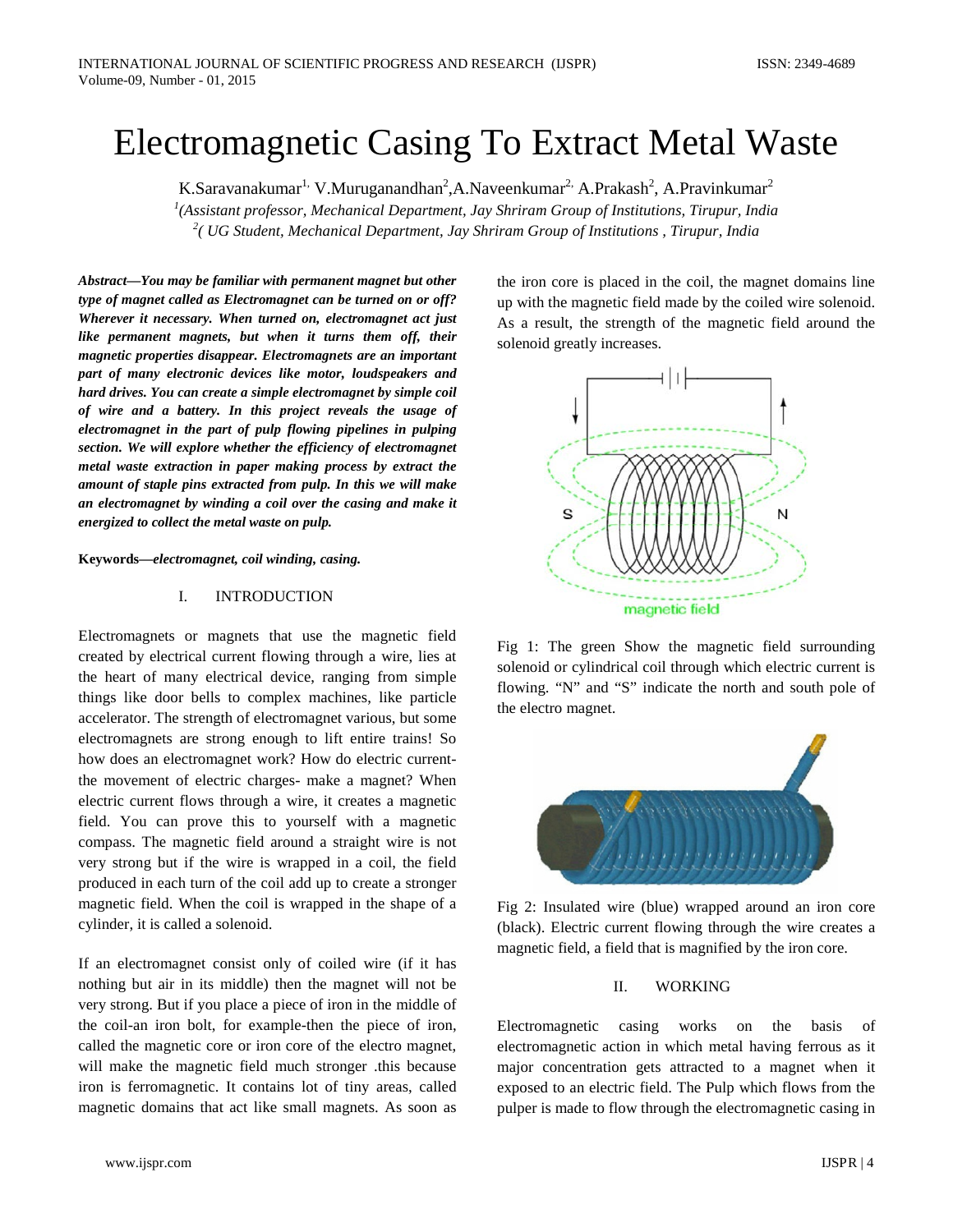



such manner that it get contacted with the coil winding wounded over the casing. While entering the casing the pulp gets electromagnetised due to the energizing of the electromagnetic coil and it gets attracted towards the winding and it is collected in to a pin collector separately wounding of coil is given only between the two flange and get insulated which makes attraction of metal impurities present in the pulp at that region due to generation of high magnetic force. Meanwhile the flanges are fastened with bolt and nuts. Thus it makes an effective process in collecting the metal impurities present in the pulp by miscellaneous parameters. The flanges are connected very oblique manner that there is

no resistive to the flow of the pulp inside that chamber. Industrial power which is normally send in all sector is enough for operating this system. rubber insulation is mainly given to all the edges of the casing to avoid attraction at unwanted areas and to present heat generation at the chamber.

### IV. CONCLUSION

The extraction of impurities from pulp has already been implemented in practice, but their perfection is not much as the required rate that they do not fully purify the pulp due to its dense medium and high viscosity and in so many